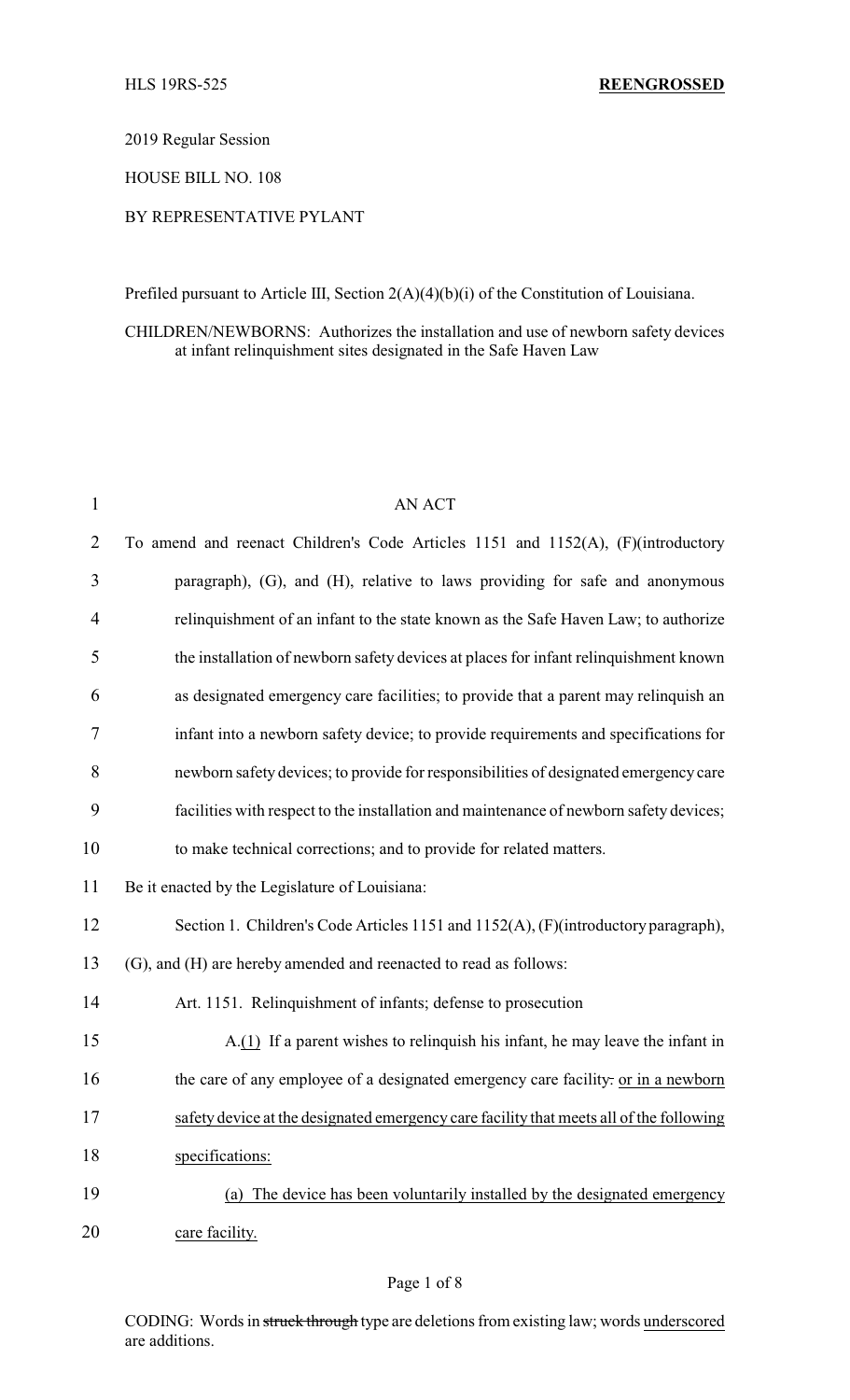| $\mathbf{1}$   | (b) The device is physically located inside of a designated emergency care               |
|----------------|------------------------------------------------------------------------------------------|
| $\overline{2}$ | facility that is staffed twenty-four hours per day by a provider of medical services.    |
| 3              | (c) The device is installed in a location that ensures the anonymity of the              |
| 4              | relinquishing parent and has a climate-controlled environment.                           |
| 5              | (d) The device is installed by a licensed contractor.                                    |
| 6              | The access door to the device locks automatically upon closure when a<br>(e)             |
| 7              | newborn is in the device.                                                                |
| 8              | (f) The supporting frame of the device is anchored so as to align the bed                |
| 9              | portion of the device directly beneath the access door and prevent movement of the       |
| 10             | unit as a whole.                                                                         |
| 11             | (g) The device features a safe sleep environment which includes a firm, flat             |
| 12             | bassinet mattress and a sheet that fits snugly on and overlaps the mattress and is free  |
| 13             | from any bedding including pillows, bumpers, and blankets.                               |
| 14             | (2) Each designated emergency care facility that installs a newborn safety               |
| 15             | device shall post department-approved signage at the site of the device that clearly     |
| 16             | identifies the device and provides both written and pictorial instruction to the         |
| 17             | relinquishing parent to open the access door, place the infant inside the device, and    |
| 18             | close the access door to engage the lock. The signage shall also clearly indicate the    |
| 19             | maximum age of an infant who may be relinquished in accordance with this Chapter         |
| 20             | and that by placing an infant in the newborn safety device, a parent is foregoing all    |
| 21             | parental responsibilities with respect to the infant and is giving consent for the state |
| 22             | to take custody of the infant.                                                           |
| 23             | <b>B.</b> If the parent is unable to travel to such a designated emergency care          |
| 24             | facility, he may call "911", and a fireman firefighter, a law enforcement officer, or    |
| 25             | an emergency medical service provider shall immediately be dispatched to meet the        |
| 26             | parent and transport the child to a hospital, and to ensure that all requirements listed |
| 27             | in Article $1152(D)$ through (I) have been met.                                          |
| 28             | <b>B.</b> C. Relinquishment of an infant in accordance with this Chapter is not a        |
| 29             | criminal act of neglect, abandonment, cruelty, or a crime against the child.             |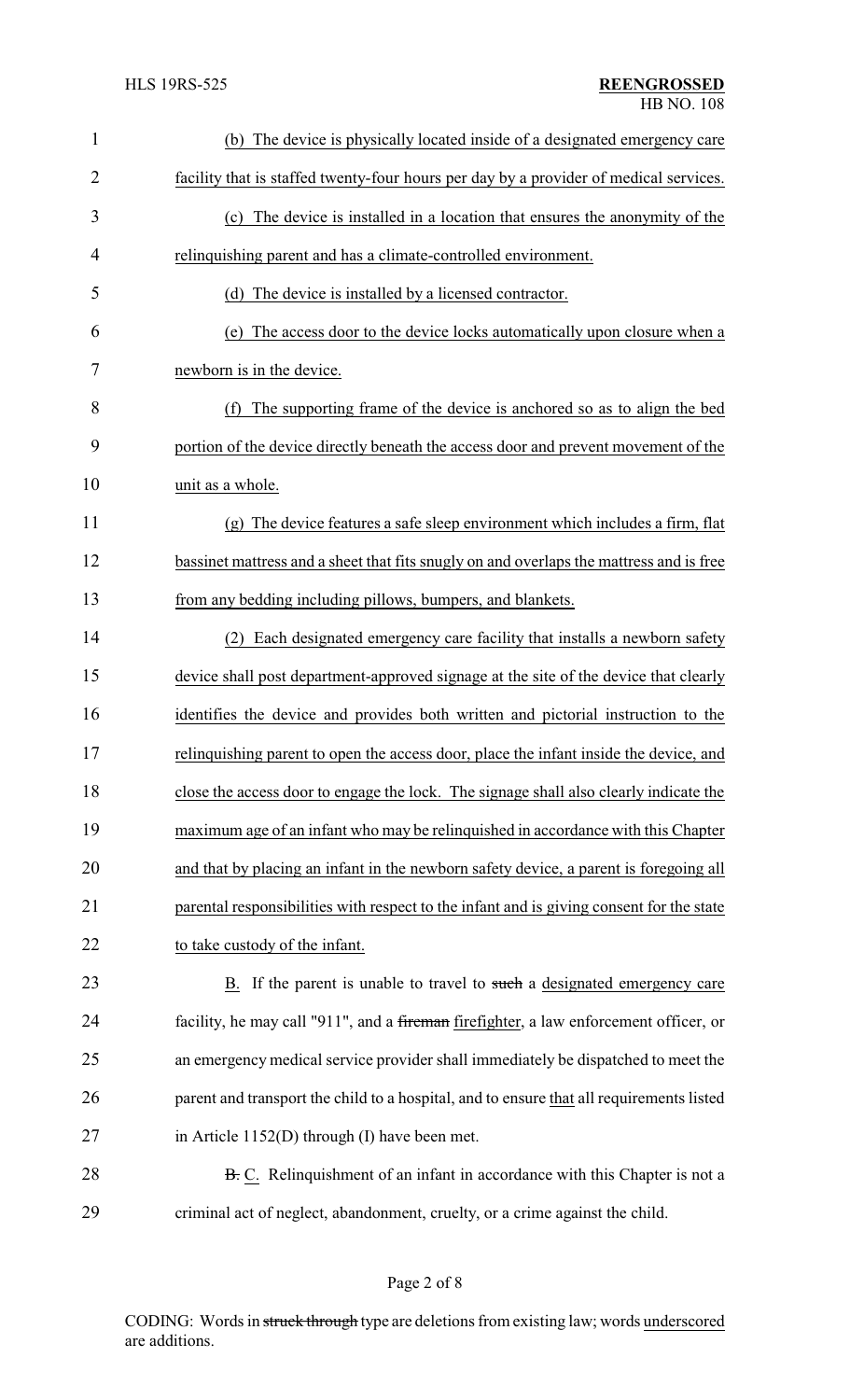| $\mathbf{1}$   | Art. 1152. Designated emergency care facility, emergency medical service provider,    |
|----------------|---------------------------------------------------------------------------------------|
| $\overline{2}$ | fireman firefighter, and law enforcement officer responsibilities; newborn            |
| 3              | safety devices authorized                                                             |
| $\overline{4}$ | Every designated emergency care facility shall appoint as its<br>A(1)                 |
| 5              | representative one or more employees on duty during regular business hours who is     |
| 6              | knowledgeable about the requirements of this Chapter. In addition, at other times     |
| 7              | each facility shall designate a representative who can be reached by emergency        |
| 8              | telephone service or post instructions to contact "911" for a safe haven              |
| 9              | relinquishment if outside of normal operating hours.                                  |
| 10             | $(2)(a)$ A designated emergency care facility that is staffed twenty-four hours       |
| 11             | per day by a provider of medical services may install on its premises a newborn       |
| 12             | safety device in accordance with the requirements and specifications of Article 1151. |
| 13             | A designated emergency care facility that installs a newborn safety<br>(b)            |
| 14             | device as authorized by this Paragraph shall be responsible for the cost of the       |
| 15             | installation.                                                                         |
| 16             | (c) Each designated emergency care facility that installs a newborn safety            |
| 17             | device as authorized by this Paragraph shall install an adequate dual alarm system    |
| 18             | connected to the physical location of the newborn safety device. The facility shall   |
| 19             | ensure all of the following with respect to the alarm system:                         |
| 20             | The system generates an audible alarm at a central location within the<br>(1)         |
| 21             | facility sixty seconds after the opening of the access door to the newborn safety     |
| 22             | device.                                                                               |
| 23             | (ii) The system generates an automatic call to 911 if the alarm is activated          |
| 24             | and not turned off from within the facility less than sixty seconds after the         |
| 25             | commencement of the initial alarm.                                                    |
| 26             | (iii) The alarm system is tested at least one time per week to ensure that it         |
| 27             | is in working order.                                                                  |
| 28             | The alarm system is visually checked at least two times per day to<br>(iv)            |
| 29             | ensure that it is in working order.                                                   |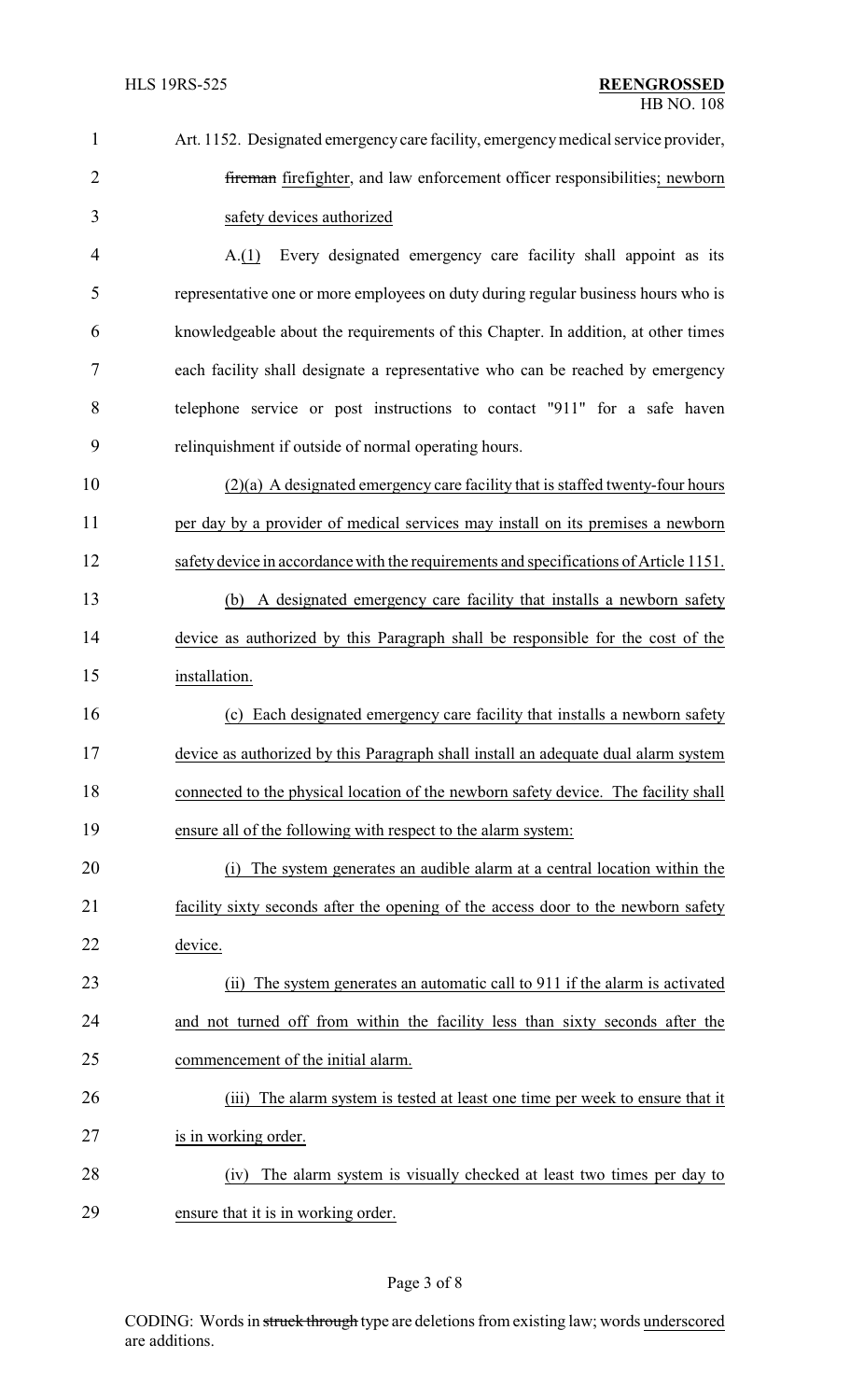| $\mathbf{1}$   | Each designated emergency care facility that installs a newborn safety<br>(d)           |  |  |
|----------------|-----------------------------------------------------------------------------------------|--|--|
| $\overline{c}$ | device as authorized by this Paragraph shall install adjacent to the device a card      |  |  |
| 3              | holder and shall keep the card holder stocked with Safe Haven informational cards       |  |  |
| 4              | supplied by the department pursuant to Article 1152(D).                                 |  |  |
| 5              | (e) Each designated emergency care facility that installs a newborn safety              |  |  |
| 6              | device as authorized by this Paragraph shall ensure that the device is checked at least |  |  |
| 7              | daily for debris and is cleaned and sanitized with a hospital-quality disinfectant at   |  |  |
| 8              | least weekly and after any newborn relinquishment into the device.                      |  |  |
| 9              | Each designated emergency care facility that installs a newborn safety<br>(f)           |  |  |
| 10             | device as authorized by this Paragraph shall maintain documentation of the testing      |  |  |
| 11             | of the alarm system required by Subparagraph (c) of this Paragraph and the cleaning     |  |  |
| 12             | and sanitation of the device required by Subparagraph (d) of this Paragraph.            |  |  |
| 13             | (g) Each designated emergency care facility that installs a newborn safety              |  |  |
| 14             | device as authorized by this Paragraph shall adopt written policies for receiving, in   |  |  |
| 15             | accordance with the applicable requirements of this Chapter, a newborn who has          |  |  |
| 16             | been relinquished into the newborn safety device.                                       |  |  |
| 17             | يول يول يول                                                                             |  |  |
| 18             | F.<br>The representative, emergency medical service provider, fireman                   |  |  |
| 19             | firefighter, or law enforcement officer shall provide to the parent written information |  |  |
| 20             | about:                                                                                  |  |  |
| 21             | *<br>$\ast$<br>$\ast$                                                                   |  |  |
| 22             | G. In the event that an infant is relinquished to a designated emergency care           |  |  |
| 23             | facility other than a hospital, or to an emergency medical service provider, fireman    |  |  |
| 24             | firefighter, or law enforcement officer, the staff of the facility, the provider, the   |  |  |
| 25             | fireman firefighter, or the law enforcement officer shall immediately transfer him the  |  |  |
| 26             | infant to a hospital.                                                                   |  |  |
| 27             | H. The representative, provider, fireman firefighter, or law enforcement                |  |  |
| 28             | officer shall immediately notify the department of the relinquishment.                  |  |  |
| 29             | ∗<br>∗<br>∗                                                                             |  |  |

# Page 4 of 8

CODING: Words in struck through type are deletions from existing law; words underscored are additions.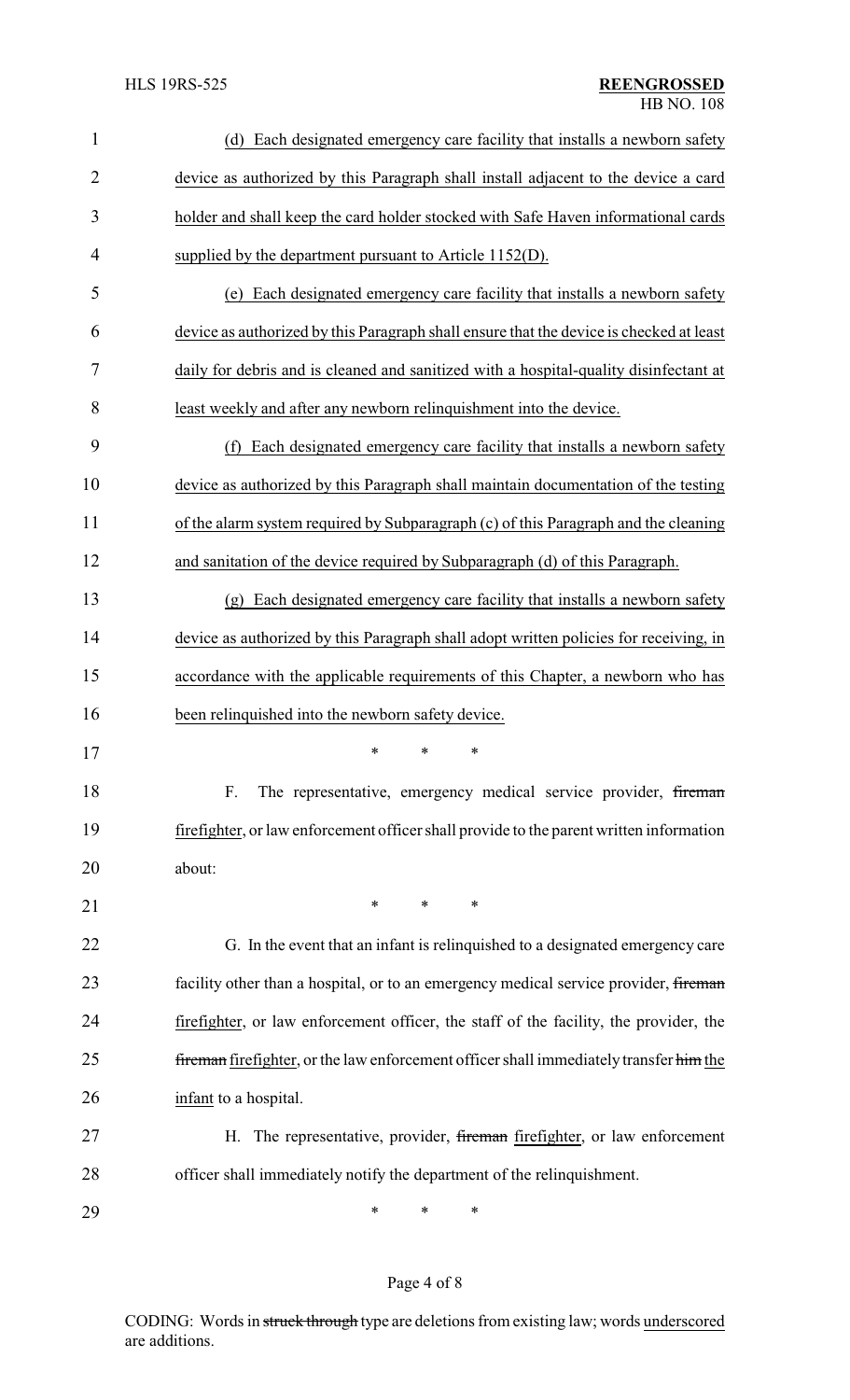#### DIGEST

The digest printed below was prepared by House Legislative Services. It constitutes no part of the legislative instrument. The keyword, one-liner, abstract, and digest do not constitute part of the law or proof or indicia of legislative intent. [R.S. 1:13(B) and 24:177(E)]

| HB 108 Reengrossed | 2019 Regular Session | Pylant |
|--------------------|----------------------|--------|
|                    |                      |        |

**Abstract:** Authorizes the installation and use of newborn safety devices at infant relinquishment sites designated in the Safe Haven Law and provides requirements and specifications relative to such devices.

Present law known as the "Safe Haven Law", Ch.C. Art. 1149 et seq., provides a mechanism whereby any parent may relinquish the care of an infant who is not more than 60 days old to the state at a designated emergency care facility in safety and anonymity and without fear of prosecution. Defines "designated emergency care facility" as any of the following:

- (1) Any state-licensed hospital.
- (2) Any of the following medical clinics during normal and customary hours of operation: local or parish public health units, licensed rural health clinics, licensed ambulatory surgical centers, and Federally Qualified Health Centers. Present law stipulates that offices, clinics, or other types of treatment facilities and offices of physicians and dentists not listed in this paragraph are not designated emergencycare facilities within the meaning of present law.
- (3) Any manned fire station.
- (4) Any manned law enforcement station.
- (5) Any Child Advocacy Center accredited by the National Children's Alliance, during normal and customary hours of operation.

Present law provides that if a parent wishes to relinquish his infant, he may leave the infant in the care of any employee of a designated emergency care facility.

### Proposed law retains present law.

Proposed law provides that in addition to leaving an infant in the care of an employee of a designated emergency care facility, a parent who wishes to relinquish his infant may do so using a newborn safety device at such a facility, provided that the device meets all of the following specifications:

- (1) The device has been voluntarily installed by the designated emergency care facility.
- (2) The device is physically located inside of a designated emergency care facility that is staffed 24 hours per day by a provider of medical services.
- (3) The device is installed in a location that ensures the anonymity of the relinquishing parent and has a climate-controlled environment.
- (4) The device has been installed by a licensed contractor.
- (5) The access door to the device locks automatically upon closure when a newborn is in the device.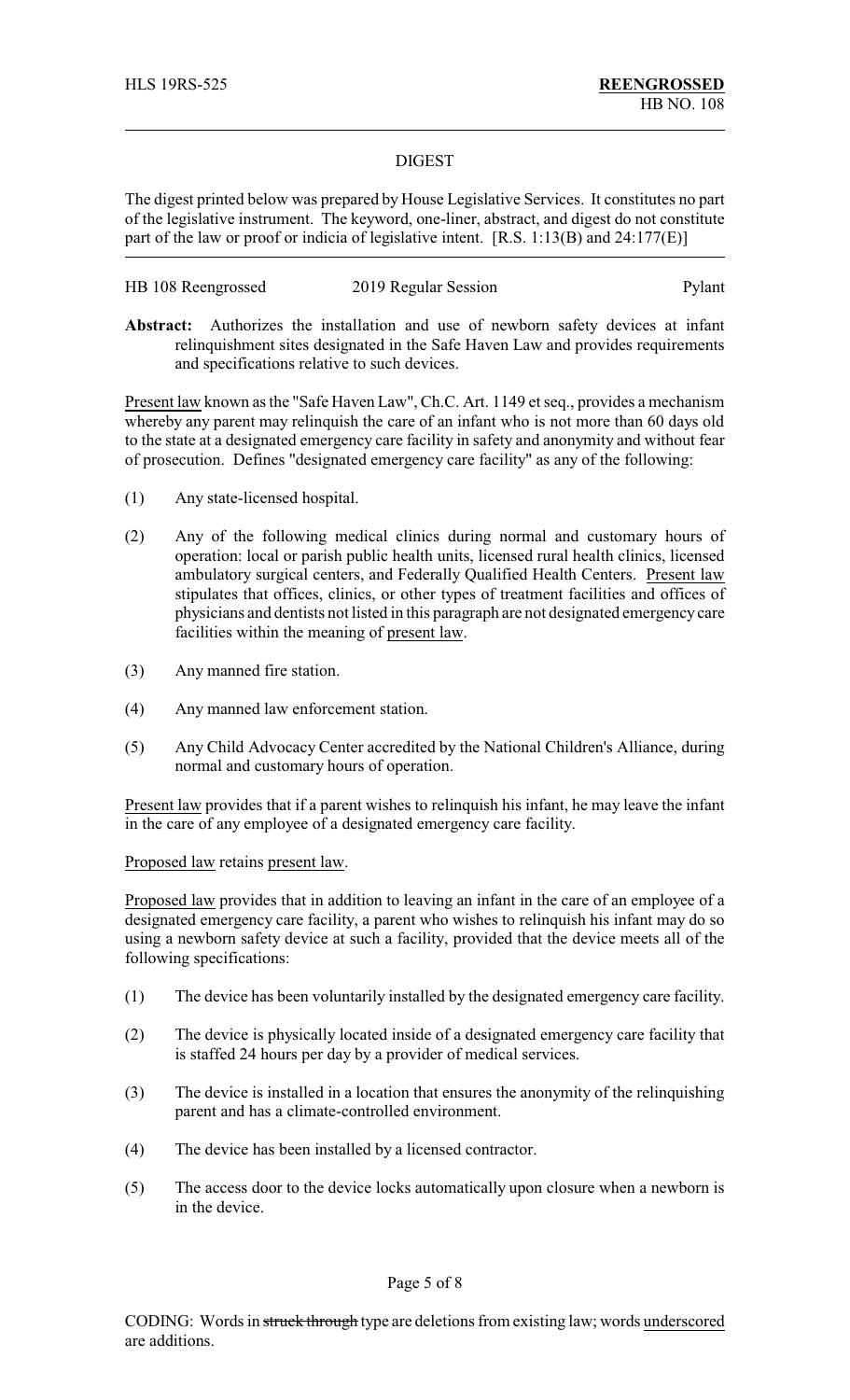- (6) The supporting frame of the device is anchored so as to align the bed portion of the device directly beneath the access door and prevent movement of the unit as a whole.
- (7) The device features a safe sleep environment which includes a firm, flat bassinet mattress and a sheet that fits snugly on and overlaps the mattress and is free from any bedding including pillows, bumpers, and blankets.

Proposed law requires each designated emergency care facility that installs a newborn safety device pursuant to proposed law to post signage approved by the Dept. of Children and Family Services (DCFS) at the site of the device. Requires that the signage clearly identify the device and provide both written and pictorial instruction to the relinquishing parent to open the access door, place the infant inside the device, and close the access door to engage the lock. Requires further that the signage clearly indicate the maximum age of an infant who may be relinquished in accordance with present law and that by placing an infant in the newborn safety device, a parent is foregoing all parental responsibilities with respect to the infant and is giving consent for the state to take custody of the infant.

Proposed law stipulates that a designated emergency care facility which installs a newborn safety device as authorized by proposed law shall be responsible for the cost of the installation.

Proposed law requires each designated emergency care facility that installs a newborn safety device to install, additionally, an adequate dual alarm system connected to the physical location of the newborn safety device. Requires that the facility ensure all of the following with respect to the alarm system on the newborn safety device:

- (1) It generates an audible alarm at a central location within the facility 60 seconds after the opening of the access door to the device.
- (2) It generates an automatic call to 911 if the alarm is activated and not turned off from within the facility less than 60 seconds after the commencement of the initial alarm.
- (3) It is tested at least one time per week to ensure that it is in working order.
- (4) It is visually checked at least two times per day to ensure that it is in working order.

Proposed law requires each designated emergency care facility that installs a newborn safety device pursuant to proposed law to do all of the following:

- (1) Install adjacent to the device a card holder and keep the card holder stocked with Safe Haven informational cards supplied by DCFS to the facility pursuant to present law.
- (2) Ensure that the device is checked at least daily for debris and is cleaned and sanitized with a hospital-quality disinfectant at least weekly and after any newborn relinquishment into the device.
- (3) Maintain documentation of the testing of the alarm system and the cleaning and sanitation of the device required by proposed law.
- (4) Adopt written policies for receiving, in accordance with the applicable requirements of present law, a newborn who has been relinquished into the newborn safety device.

(Amends Ch.C. Arts. 1151 and 1152(A), (F)(intro. para.), (G), and (H))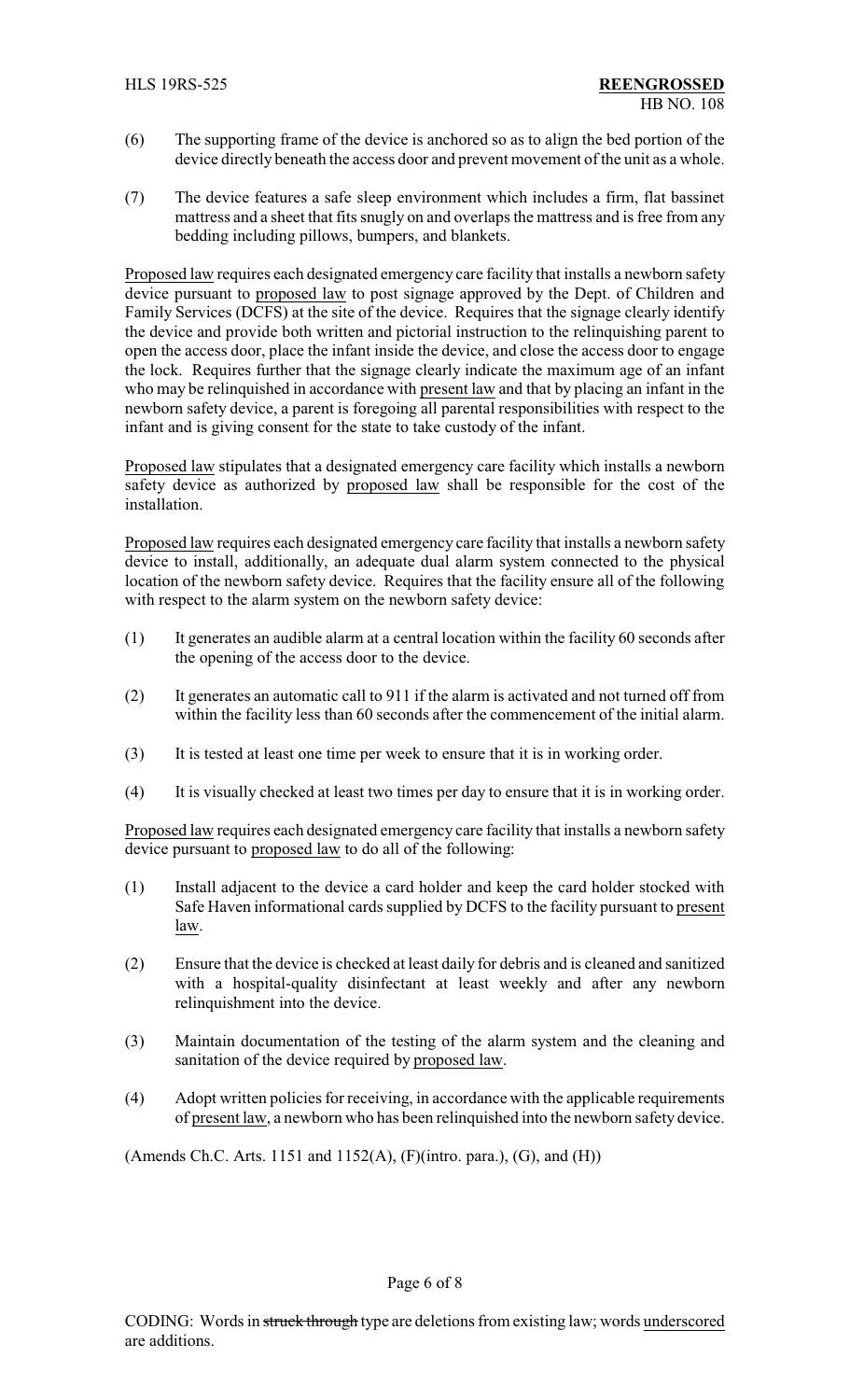#### Summary of Amendments Adopted by House

#### The House Floor Amendments to the engrossed bill:

- 1. Require all of the following with respect to newborn safety devices installed pursuant to proposed law at designated emergency care facilities:
	- (a) That the device be installed in a location that ensures the anonymity of the relinquishing parent and has a climate-controlled environment.
	- (b) That the device be installed by a licensed contractor.
	- (c) That the access door to the device lock automatically upon closure when a newborn is in the device.
	- (d) That the supporting frame of the device be anchored so as to align the bed portion of the device directly beneath the access door and prevent movement of the unit as a whole.
	- (e) That the device feature a safe sleep environment which includes a firm, flat bassinet mattress and a sheet that fits snugly on and overlaps the mattress and is free from any bedding including pillows, bumpers, and blankets.
- 2. Require each designated emergency care facility that installs a newborn safety device pursuant to proposed law to post signage approved by the Dept. of Children and Family Services (DCFS) at the site of the device. Require that the signage clearly identify the device and provide both written and pictorial instruction to the relinquishing parent to open the access door, place the infant inside the device, and close the access door to engage the lock. Require also that the signage clearly indicate the maximum age of an infant who may be relinquished in accordance with present law and that by placing an infant in the newborn safety device, a parent is foregoing all parental responsibilities with respect to the infant and is giving consent for the state to take custody of the infant.
- 3. Require all of the following with respect to alarm systems on newborn safety devices installed pursuant to proposed law:
	- (a) That the system generate an audible alarm at a central location within the facility 60 seconds after the opening of the access door to the device.
	- (b) That the system generate an automatic call to 911 if the alarm is activated and not turned off from within the facility less than 60 seconds after the commencement of the initial alarm.
- 4. Require each designated emergency care facility that installs a newborn safety device pursuant to proposed law to do all of the following:
	- (a) Install adjacent to the device a card holder and keep the card holder stocked with Safe Haven informational cards supplied byDCFS pursuant to present law.
	- (b) Ensure that the device is checked at least daily for debris and is cleaned and sanitized with a hospital-quality disinfectant at least weekly and after any newborn relinquishment into the device.